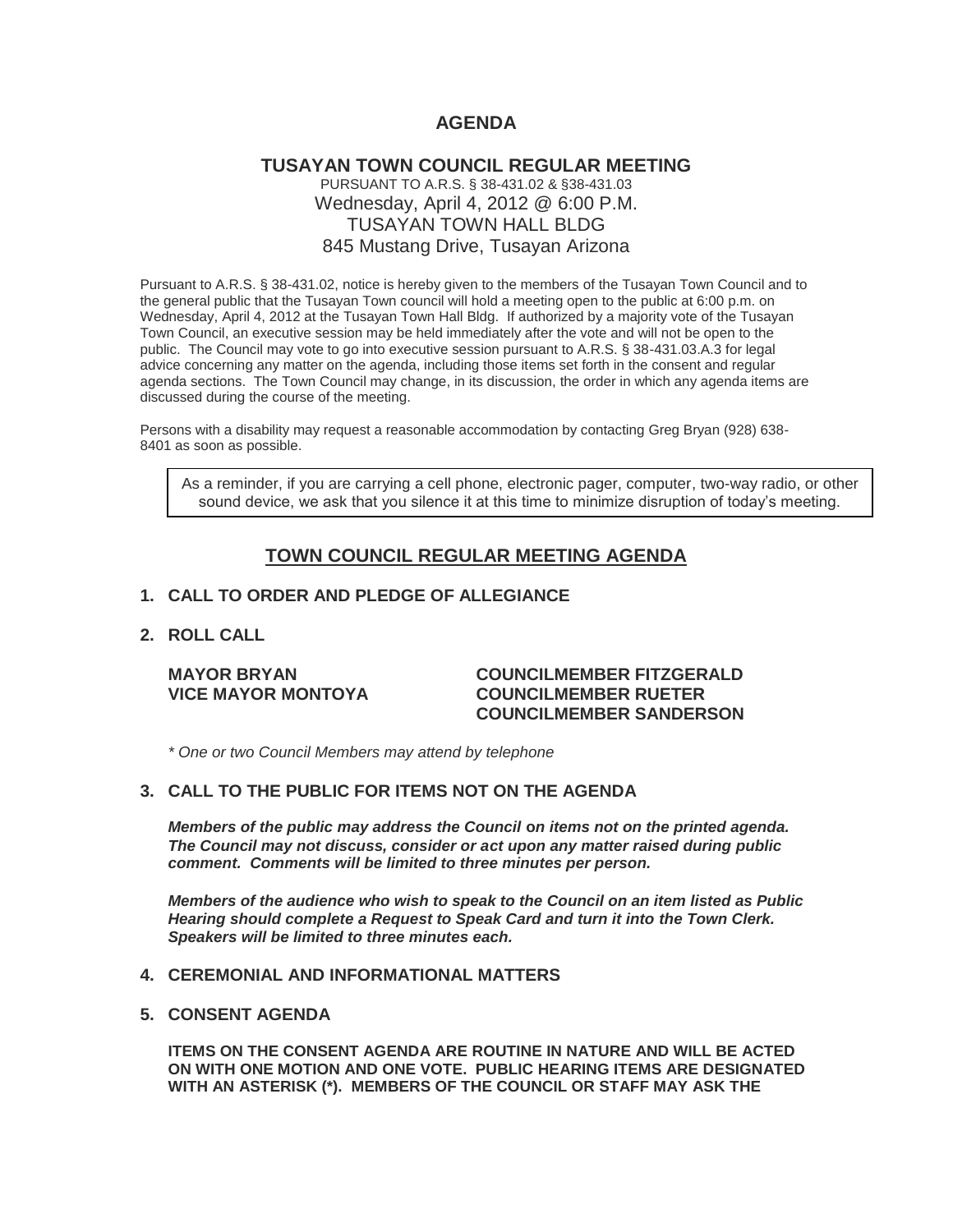## **MAYOR TO REMOVE ANY ITEM FROM THE CONSENT AGENDA TO BE DISCUSSED AND ACTED UPON SEPARATELY.**

**A. Consideration and possible approval of Administrative/Treasurer's Report**

- **i.** Acceptance of the Finance Report
- **ii.** Approval of the Payment of Bills
- **iii.** Approval of Minutes
	- a) March 21, 2012 Regular Meeting
	- b) March 29, 2012 Special Meeting

## **6. COMMITTEE REPORTS**

## **7. ACTION ITEMS**

- **A. Consideration, discussion and possible approval of Willdan Bills.**
- **B. Consideration, discussion and possible approval of Affordable Housing Village Proposal and/or Agreement from John B. Young and Scott V. Brown.**
- **C. Consideration, discussion and possible approval of the Call for Election for August 28, 2012.**
- **D. Consideration, discussion and possible approval of an Ordinance creating a Board of Adjustments for the Town of Tusayan.**
- **E. Consideration, discussion and possible approval of an Ordinance transferring defined authority from the Town of Tusayan Board of Adjustments to the Town of Tusayan Hearing Officer.**
- **F. Consideration, discussion and possible approval of a process to fill a tentative vacancy and/or the approval of an appointment to the tentative vacancy on the Tusayan Planning and Zoning Commission.**

#### **8. DISCUSSION ITEMS**

- **A. Zoning Code and Design Review Overlay**
- **B. Council Policies and Procedures**
- **C. Sheriff's Agreement and COPs Grant**
- **D. Community Park and Town/School participation**
- **E. Legislative report**
- **F. Broadband/Internet**
- **G. Town Hall**
- **H. Town Credit Card**

### **9. TOWN MANAGER'S REPORT**

- **A. Activities**
- **B. Flags for Town Hall**
- **C. CUP transfer from Coconino County to Town of Tusayan update**
- **D. Southwest Risk Pool Law Enforcement Plan update**
- **E. Liquor License Process and Procedure update**